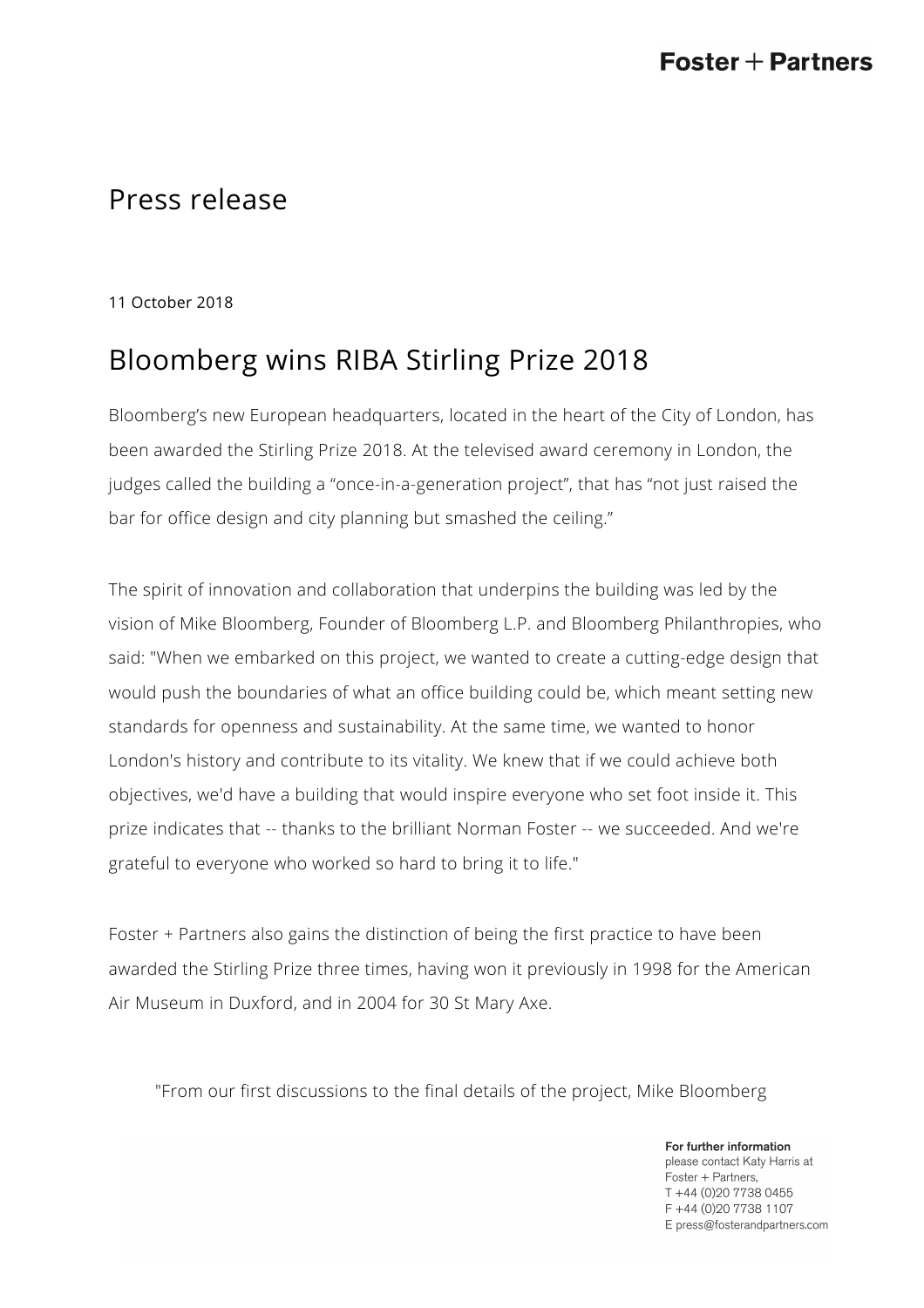## $\mathsf{Foster} + \mathsf{Partners}$

and I had a 'meeting of minds' on every aspect of the project – its sustainable focus, commitment to innovation and drive to create the best workplace for Bloomberg employees. It is due to his enlightened patronage and the handson role that he played throughout the design process, that has made Bloomberg a resounding success. He is one of those rare individuals who truly 'practice what they preach', marrying the sustainable vision for Bloomberg with his own personal convictions, laid out so succinctly in his book – The Climate of Hope. The Stirling Prize is a testament to the incredible collaborative spirit that has underpinned the entire project from start to finish, and to Mike's pioneering vision."

#### Norman Foster, Founder and Executive Chairman Foster + Partners

"Behind every good building is a great client and Bloomberg is a testament to what is possible when the visions of client and architect align. We were continually supported and inspired by Mike Bloomberg and his team, who shared our values on innovation, sustainability and wellbeing to develop a pioneering new workplace for the future. We are delighted that Bloomberg has been awarded the Stirling Prize, as recognition of not only this special partnership, but also the immense collaboration by the entire team that underpinned and delivered the project."

#### Michael Jones, Senior Partner and Lead Architect, Foster + Partners

Notes for editors

For further information

please contact Katy Harris at Foster + Partners, T +44 (0)20 7738 0455 F +44 (0) 20 7738 1107 E press@fosterandpartners.com